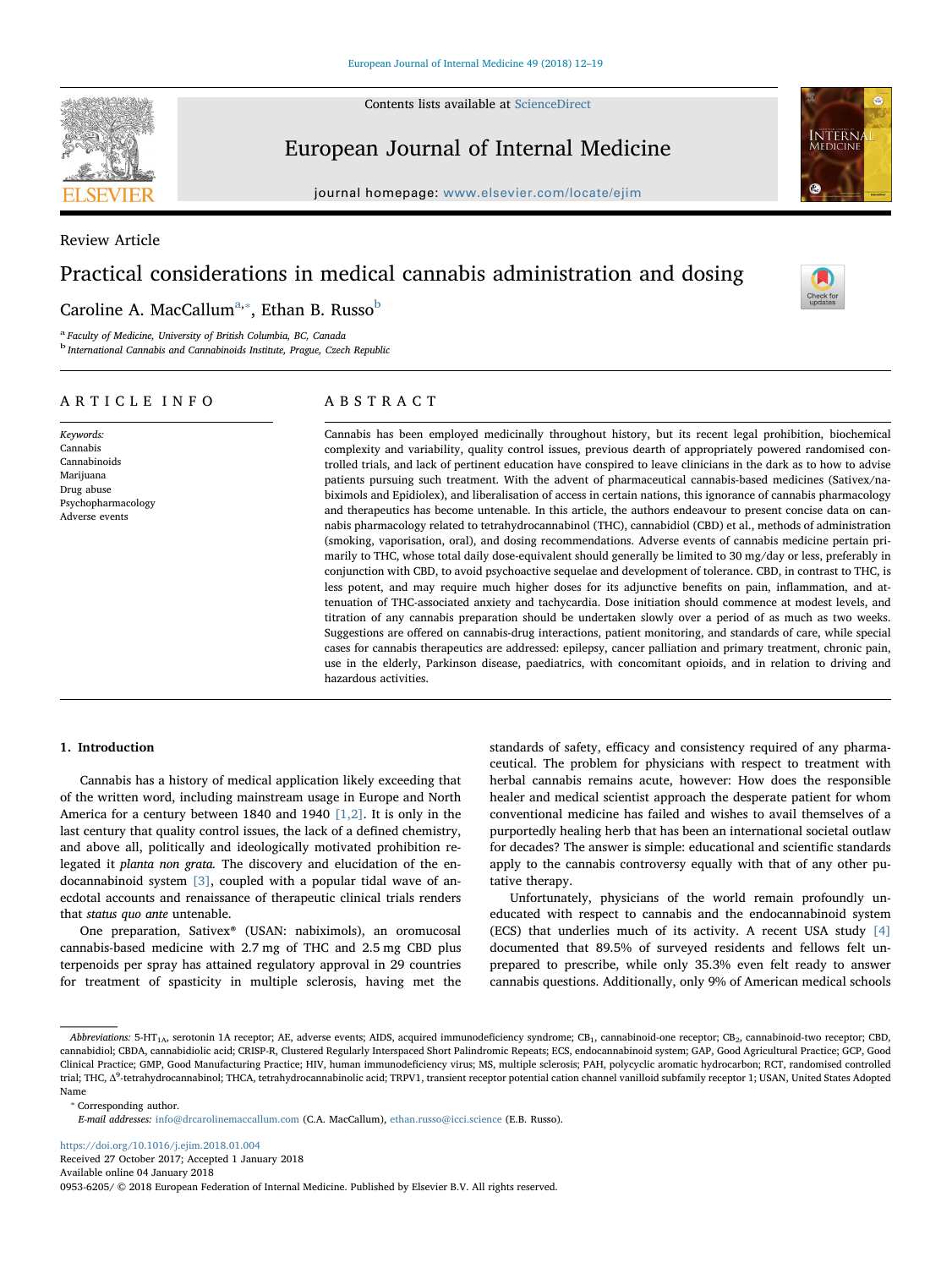documented pertinent clinical cannabis content in their curricula.

While it remains a common complaint that cannabis therapeutics lacks adequate documentation, according to a recent publication [\[5\]](#page-6-3), scientist and clinicians are recognising the limitations of randomised controlled studies in their generalisability to populations vs. customisation of best evidence based practices for individual patients. Individualized evidence based medicine may be delivered to a patient using an N-of-1, or single clinical trial, whereby the patient is the sole unit of observation for efficacy and side effects of various interventions. This method can be applied to a medical cannabis patient to find an optimal intervention or "sweet spot" combination of plant varieties and dosage forms that provide superior symptom control.

In this article, two experienced clinicians, internist and neurologist, respectively, offer their review of the literature and personal observations that might serve as an initial guide to suggested Good Clinical Practice (GCP) as applied to cannabis. These include our opinion that cannabis medicines, whether prescription or over-the-counter, should be ideally cultivated organically according to Mendelian selective breeding techniques without the necessity of genetic modification or CRISPR technology according to Good Agricultural Practice (GAP), be extracted and processed under Good Manufacturing Practice (GMP) [\[6\]](#page-6-4), and be made available to consumers with full information as to cannabinoid and terpenoid profiles, and certification that the material is free of pesticide [\[7\]](#page-6-5), microbial or heavy metal contamination.

#### 2. Cannabis pharmacology in brief

Cannabis produces phytocannabinoids (plant cannabinoids) in greatest abundance in the unfertilised female flowers in acid form, most abundantly tetrahydrocannabinolic acid-A (THCA-A) and cannabidiolic acid (CBDA), which are most frequently utilised after heating either by smoking, vaporisation, or baking in confections to produce decarboxylation of the more familiar neutral cannabinoids, tetrahydrocannabinol (THC) and cannabidiol (CBD) (see graphical abstract) [\[8\].](#page-6-6)

THC is the primary psychoactive component of cannabis, working primarily as a weak partial agonist on  $CB_1$  and  $CB_2$  receptors with wellknown effects on pain, appetite, digestion, emotions and thought processes mediated through the endocannabinoid system, a homeostatic regulator of myriad physiological functions [\[9\]](#page-6-7), found in all chordates. THC can cause psychoactive adverse events depending on dose and patient previous tolerance. Its use is applicable for many symptoms and conditions including; pain, nausea, spasticity/spasms, appetite stimulation, anxiety, depression, post-traumatic stress disorder (PTSD), insomnia et al.

CBD, in contrast, has little affinity for these receptors directly, but rather is a negative allosteric modulator of  $CB<sub>1</sub>$  [\[10\]](#page-6-8), with protean pharmacological effects on various other receptor systems including TRPV1, 5-HT<sub>1A</sub>, adenosine A2A and non-receptor mechanisms (reviewed [\[11\]\)](#page-6-9), productive of analgesic, anti-inflammatory, anti-anxiety, and anti-psychotic effects among many others. CBD is non-intoxicating, and has been shown to help with similar symptoms, with added benefit as an anticonvulsant, anti-psychotic, neuroprotectant, and anti-inflammatory (including autoimmune conditions). Cannabis is a multimodal treatment. It can be used to treat multiple symptoms and conditions concurrently, which can therefore help to reduce polypharmacy burden.

There are thousands of individual cannabis types, which patients and purveyors may erroneously refer to as 'strains', whereas the preferred term is chemical variety or 'chemovar' [\[12\].](#page-6-10) Each chemovar contains varying concentrations of cannabinoids and other components with important pharmacological and modulatory effects include the monoterpenoids [\[8,11\]](#page-6-6) myrcene (analgesic, sedating), limonene (antidepressant and immune-stimulating), pinene (acetylcholinesterase inhibitor alleviating short-term memory impairment from THC) and the sesquiterpenoid beta-caryophyllene (anti-inflammatory analgesic and

selective full agonist at the  $CB<sub>2</sub>$  receptor). The relative proportions of these and other components are the primary determinants of the pharmacological effects and adverse events associated with a particular cannabis chemovar, and is critical information that should be available to patients and physicians recommending such treatment. Until recent years, the vast majority of chemovars in Europe [\[13\]](#page-6-11) and North America [\[14\]](#page-6-12) were THC-predominant (Type I cannabis). Contemporaneously, there has been greater interest in mixed THC:CBD (Type II) and CBD-predominant (Type III cannabis) chemovars with broader mechanisms of action and improved therapeutic indexes [\[12\]](#page-6-10).

The acid cannabinoids have received much less research interest, but possess fascinating pharmacological properties. THCA has been noted to produce anti-inflammatory effects via antagonism of tumour necrosis factor-alpha (TNF-α) [\[15\],](#page-6-13) to be a strong anti-emetic [\[16\]](#page-6-14) and was recently demonstrated to be an agonist of the PPAR-γ nuclear receptor with neuroprotective effects [\[17\],](#page-6-15) as well as anticonvulsant efficacy [\[18\].](#page-6-16) CBDA is also a powerful anti-emetic [\[19\]](#page-6-17) and anti-anxiety agent [\[20\]](#page-6-18) in rodents, and both acid cannabinoids have prominent anecdotal reports of benefit on skin and other tumors.

#### 3. Pharmacokinetic considerations

Absorption, distribution, and metabolism determine the onset and duration of action of each dosage form. Absorption has the most variability, and is affected by product lipophilicity, bioavailability as well as the inherent organ tissue differences (i.e., alveolar, dermal vs. gastric). Cannabinoids are lipophilic and have low water solubility. Therefore, for topical or oral routes, they are best absorbed in the presence of fat, oils or polar solvents, such as ethanol. There is suggestion that newer technology such as using nano- or ionized particles or the use omega fats in carrier oil can enhance absorption; or for topicals preparations, using ingredients to mildly disrupt the skin barrier may allow greater absorption of active ingredient. Factors such as recent meals, depth of inhalation, duration of breath holding, temperature of vaporizer all affect cannabis absorption, which can vary from 20%–30% orally, up to 10–60% for inhalation [\[21\]](#page-6-19). Clinicians will benefit from an understanding of these factors to prescribe or recommend cannabis to enable estimation of a target quantity of dried product for their patients. See Dosing strategies and clinical pearls section for more details.

#### 4. Modes of administration

This information is summarised [\(Table 1](#page-2-0), [Table 2\)](#page-2-1) [\[7,21](#page-6-5)–27].

## 5. Therapeutic uses

Cannabis can be a useful tool in the treatment of many complex diseases or rare conditions which lack effective conventional therapeutic options, or where the side effects burden of such treatments outweigh the benefits, for example, central sensitivity syndromes (fibromyalgia, chronic fatigue syndrome, migraines, irritable bowel), or multiple sclerosis, neuropathic pain, and refractory nausea. An assessment of current evidence in various indications is summarised ([Table 3\)](#page-2-2) [28–[33\]](#page-6-20).

## 6. Dosing strategies and clinical pearls

- There is insufficient evidence to support the necessity of a trial of synthetic cannabinoids prior to initiating cannabis-based medicine treatment, unless legal availability is not an option.
- General approach to cannabis initiation is 'start low, go slow, and stay low'.
- For cannabis inhalation, patients should start with 1 inhalation and wait 15 min. Then, they may increase by 1 inhalation every 15–30 min until desired symptom control has been achieved.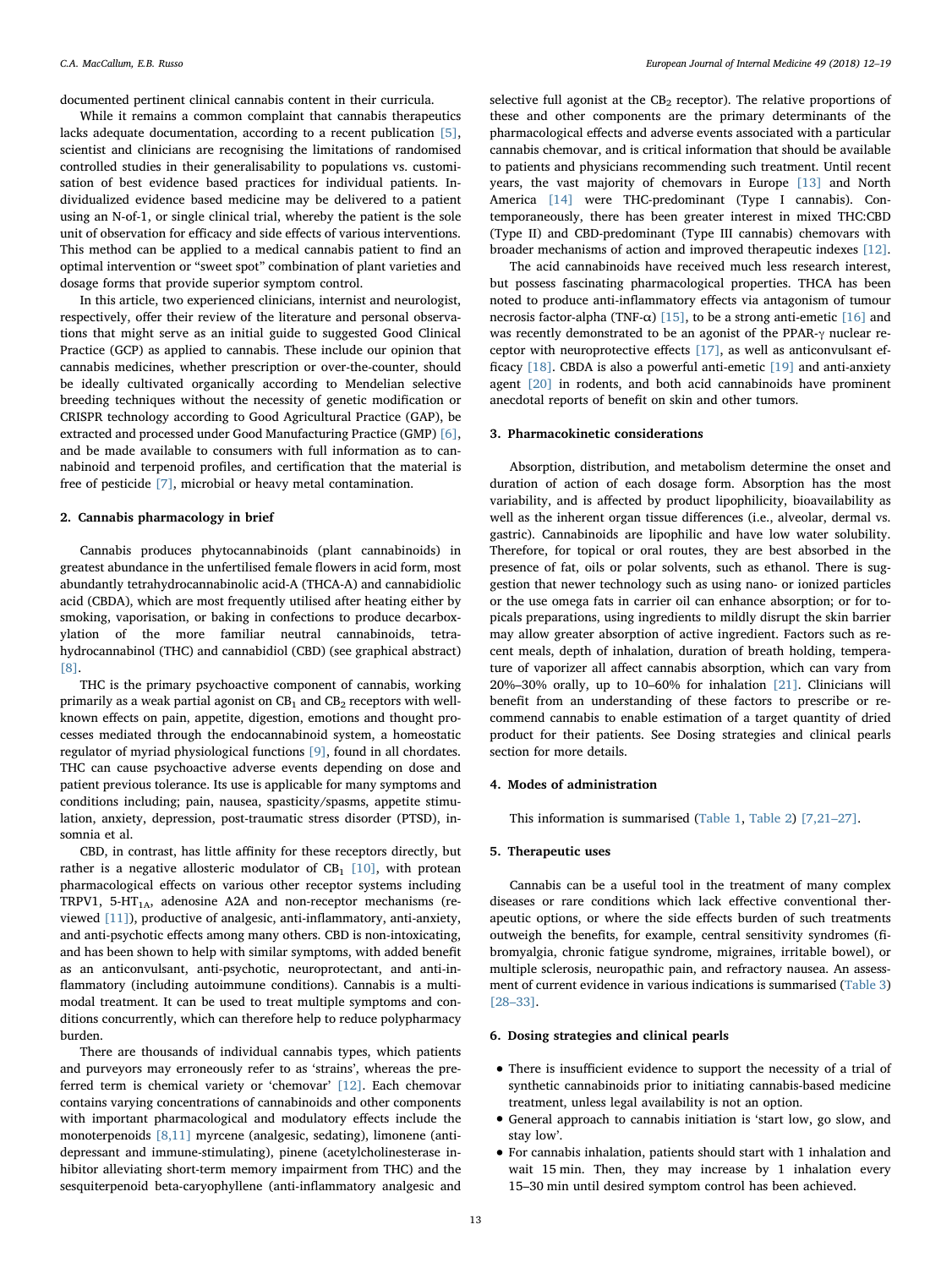#### <span id="page-2-0"></span>Table 1

# Cannabis routes of administration.

| Cannabis routes of administration                                                                                                                                                                                                                                                                                                                                                                                                                                                                                                |                                                                                                                                                                                                                                                                          |                                                                                                                                                                                                                                                                                                                                                                                                                                                                                                                               |                                                                                                                                                                                                                                                                                                                                                                                                                                                                                                                                                                                                       |
|----------------------------------------------------------------------------------------------------------------------------------------------------------------------------------------------------------------------------------------------------------------------------------------------------------------------------------------------------------------------------------------------------------------------------------------------------------------------------------------------------------------------------------|--------------------------------------------------------------------------------------------------------------------------------------------------------------------------------------------------------------------------------------------------------------------------|-------------------------------------------------------------------------------------------------------------------------------------------------------------------------------------------------------------------------------------------------------------------------------------------------------------------------------------------------------------------------------------------------------------------------------------------------------------------------------------------------------------------------------|-------------------------------------------------------------------------------------------------------------------------------------------------------------------------------------------------------------------------------------------------------------------------------------------------------------------------------------------------------------------------------------------------------------------------------------------------------------------------------------------------------------------------------------------------------------------------------------------------------|
| Smoking                                                                                                                                                                                                                                                                                                                                                                                                                                                                                                                          | Vaporisation                                                                                                                                                                                                                                                             | Oral                                                                                                                                                                                                                                                                                                                                                                                                                                                                                                                          | Other routes                                                                                                                                                                                                                                                                                                                                                                                                                                                                                                                                                                                          |
| • Most common route of administration, but<br>not recommended (joints, bongs, pipes, etc.)<br>• Combustion at 600–900 °C producing toxic<br>biproducts: tar, PAH (polycyclic aromatic<br>hydrocarbons), carbon monoxide (CO),<br>ammonia ( $NH3$ ).<br>• Chronic use associated with respiratory<br>symptoms (bronchitis, cough, phlegm), but<br>not lung cancer nor COPD (if cannabis only).<br>• Patients may mix with tobacco increasing<br>respiratory/cancer risk<br>• 30–50% of cannabis is lost to 'side-stream'<br>smoke | • Heats cannabis at 160–230 °C.<br>Reduced CO, but not complete<br>elimination of PAH<br>demonstrated to date.<br>• Vaporisation produces<br>significantly less harmful<br>biproducts vs. smoking.<br>• Decreased pulmonary<br>symptoms reported compared to<br>smoking. | • Oils, capsules and other po routes<br>increasingly popular due to convenience and<br>accuracy of dosing.<br>• Edibles (brownies/cookies) may be more<br>difficult to dose.<br>• Juicing and cannabis teas do not allow for<br>adequate decarboxylation of raw plant<br>• Nabiximols oromucosal spray is currently<br>the only cannabis-based prescription that<br>delivers standardised dosage of CBD/THC in<br>a 1:1 ratio with extensive research<br>• Tinctures and lozenges intermediate onset<br>with limited research | • Topicals ideal for localised symptoms<br>(dermatological conditions, arthritis), with<br>limited research evidence<br>• Suppositories possibly indicated for specific<br>populations (cancer, GI symptoms, young/<br>elderly, etc.) with variable absorption. THC-<br>hemisuccinate may allow for best absorption<br>with limited research.<br>· Recreational routes include 'shatter', 'dabs',<br>concentrates. Deliver very high doses of THC<br>with high risk of euphoria, impairment,<br>reinforcement, toxic psychosis, orthostatic<br>hypotension. Inappropriate for medical<br>application. |

- Higher THC concentrations of herbal cannabis may allow utilization of lower amounts. Patients should titrate accordingly to avoid adverse events.
- THC-mediated side effects such as fatigue, tachycardia and dizziness are avoidable when starting dose is low and titration is slow.
- Slow upward dose titration promotes tolerance to psychoactive sequelae of THC, which is especially important for naïve users.
- Medical cannabis patients, in contrast to recreational users, frequently use CBD-predominant chemovars with the smallest amount of THC to get the greatest improvement in symptom control, function, and quality of life, with fewest adverse events.
- Attainment of euphoric effects is not required to attain symptom control.
- For chronic conditions and symptoms, long acting oral preparations are the mainstay of treatment.
- Vaporisation can be utilised as an add-on prn technique for episodic exacerbations of symptoms.
- CBD can balance THC side effects, especially in daytime use, or when driving is required.
- Cannabis should be stored in a safe place, or lock box in the home.
- Physicians must clearly communicate the potential risks and safety of cannabis, no differently than with any psychoactive medication. We suggest documentation in a standard 'treatment agreement' form for medical-legal purposes. (See [https://www.drcarolinemaccallum.](https://www.drcarolinemaccallum.com/cannabis-resources) [com/cannabis-resources/](https://www.drcarolinemaccallum.com/cannabis-resources).)
- Patients should keep a 'symptom inventory' chart indicating response or efficacy for each cannabis product for each symptom as and aid for physicians in determining treatment response to cannabis in follow up visits. (See [https://www.drcarolinemaccallum.](https://www.drcarolinemaccallum.com/cannabis-resources) [com/cannabis-resources/](https://www.drcarolinemaccallum.com/cannabis-resources).)
- Most patients use  $1-3$  g of herbal cannabis per day.  $< 5\%$  of patients use  $>$  5 g per day [\[34\]](#page-6-21). Tolerance does not develop to the benefits. Over time dose escalation is not generally observed [\[22,34,35\].](#page-6-22) Additional needs require reassessment.

<span id="page-2-2"></span>Table 3

Levels of evidence for cannabis-based medicines in various conditions.

| Cannabis and nabiximols supporting evidence                                                |                                                                                                                                                                                                                                                                                                                                                                                                                                                                                                          |  |  |
|--------------------------------------------------------------------------------------------|----------------------------------------------------------------------------------------------------------------------------------------------------------------------------------------------------------------------------------------------------------------------------------------------------------------------------------------------------------------------------------------------------------------------------------------------------------------------------------------------------------|--|--|
| Level of evidence                                                                          | <b>Benefits</b>                                                                                                                                                                                                                                                                                                                                                                                                                                                                                          |  |  |
| Conclusive or<br>substantial evidence<br>of efficacy                                       | · Adult chronic pain treatment<br>· Multiple sclerosis spasticity symptoms<br>• Chemotherapy-induced nausea and vomiting<br>• Treatment of intractable seizures in Dravet and<br>Lennox-Gastaut syndromes (CBD)                                                                                                                                                                                                                                                                                          |  |  |
| Moderate evidence of<br>efficacy                                                           | · Improving outcomes in individuals with sleep<br>disturbances associated with chronic pain, multiple<br>sclerosis, fibromyalgia, obstructive sleep apnea<br>syndrome<br>• Decreasing intraocular pressure in glaucoma                                                                                                                                                                                                                                                                                   |  |  |
| Limited evidence of<br>efficacy                                                            | · Symptoms of dementia<br>· Symptoms of Parkinson disease<br>· Positive and negative symptoms of schizophrenia<br>· Symptoms of posttraumatic stress disorder<br>• Appetite and decreasing weight loss associated with<br>HIV/AIDS<br>• Multiple sclerosis spasticity (clinician-measured)<br>· Traumatic brain injury/intracranial haemorrhage<br>associated disability, mortality, and other outcomes<br>· Symptoms of anxiety in social anxiety disorders<br>(CBD)<br>• Symptoms of Tourette syndrome |  |  |
| Limited evidence of<br>inefficacy<br>Insufficient evidence of<br>efficacy or<br>inefficacy | • Depressive symptoms in chronic pain or multiple<br>sclerosis patients<br>· Addiction abstinence<br>· Symptoms of irritable bowel syndrome<br>· Cancers, including glioma<br>· Cancer-associated anorexia, cachexia syndrome and<br>anorexia nervosa<br>· Symptoms of amyotrophic lateral sclerosis<br>• Chorea and some neuropsychiatric symptoms<br>associated with Huntington disease<br>· Dystonia                                                                                                  |  |  |

#### <span id="page-2-1"></span>Table 2

Administration factors in cannabis delivery methods.

| Issue                       | Smoking/vaporisation                                                         | Oral                                                                              | Oromucosal                                                                          | Topical                                              |
|-----------------------------|------------------------------------------------------------------------------|-----------------------------------------------------------------------------------|-------------------------------------------------------------------------------------|------------------------------------------------------|
| Onset (min)<br>Duration (h) | $5 - 10$<br>$2 - 4$                                                          | 60–180<br>$6 - 8$                                                                 | $15 - 45$<br>$6 - 8$                                                                | Variable<br>Variable                                 |
| Pro                         | Rapid action, advantage for acute or<br>episodic symptoms (nausea/pain)      | Less odor, convenient and discrete,<br>advantage for chronic disease/<br>symptoms | Pharmaceutical form (nabiximols) available,<br>with documented efficacy and safety. | Less systemic effect, good for<br>localised symptoms |
| Con                         | Dexterity required, vaporisers may be<br>expensive, and not all are portable | Titration challenges due to delayed<br>onset                                      | Expensive, spotty availability                                                      | Only local effects                                   |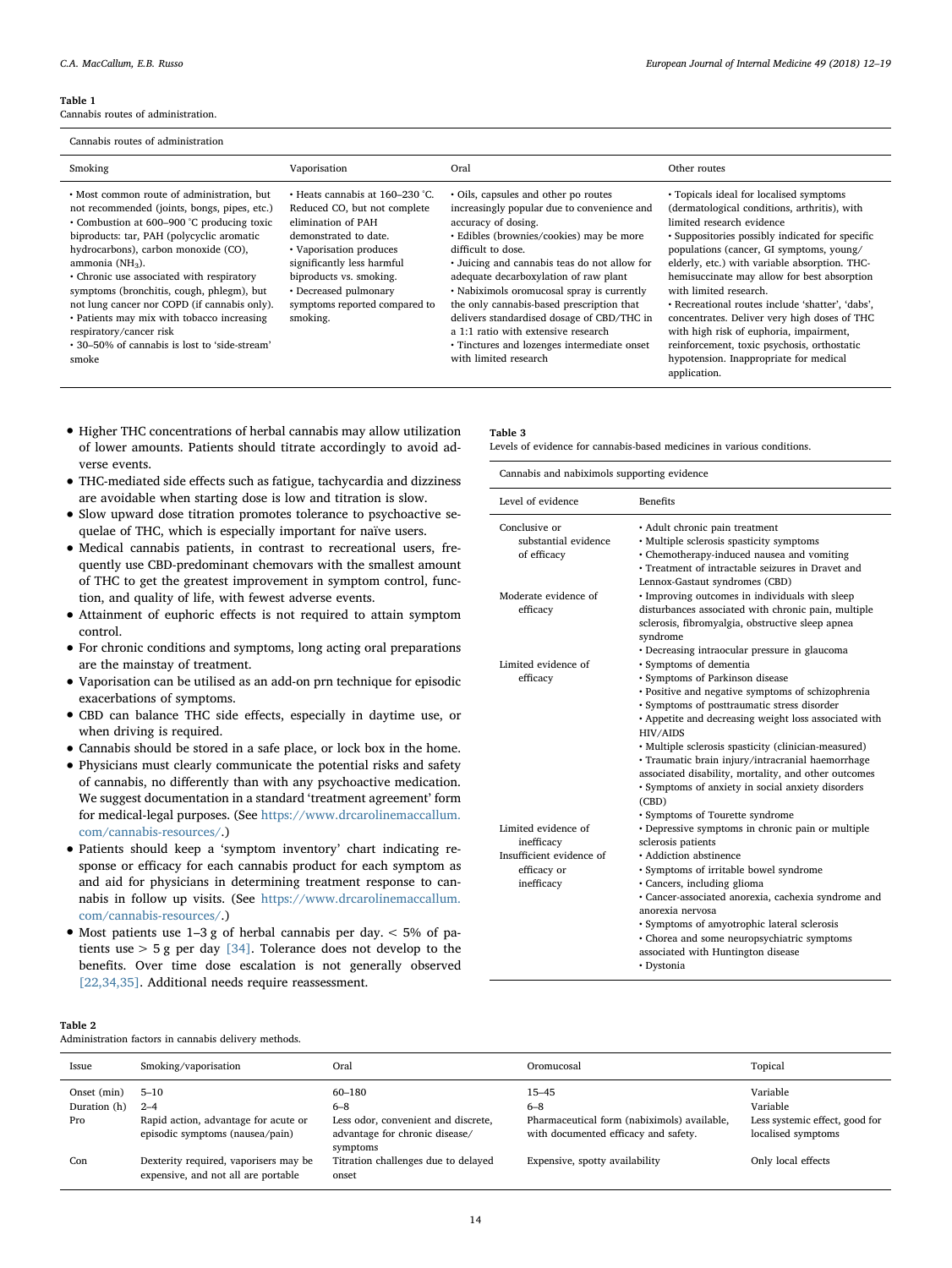<span id="page-3-0"></span>

dose titration regimen

Fig. 1. Graphic comparison of nabiximols adverse events encountered in > 3% of multiple sclerosis RCT patients with rapid titration and higher dosing (blue) vs. slower titration and capping dosing at 12 sprays per day (red) (32.4 mg THC, 30 mg CBD). (For interpretation of the references to colour in this figure legend, the reader is referred to the web version of this article.)

- Most patients require 6–8 sprays of nabiximols per day for symptomatic relief with a limit of 12. Above this dose, adverse events are increased without improved efficacy.
- Cannabis medicine doses must be individually determined, as this depends on underlying endocannabinoid tone.
- Use of homemade oral oils or topicals may require much higher dried cannabis than utilised for inhalation.
- CBD-predominant preparations have fewer untoward psychotropic effects, and may require higher dosing.

## 7. Tactics in titration

Oral THC preparation effects are usually easier to judge vs inhalation as the concentrations should be available from the producer. Vaporisation is subject to more variables which can influence estimated dose: size of chamber, depth of inhalation, breath holding, strength of THC in the chemovar, etc. Ideally, the patient would start using a THCpredominant preparation at bedtime to limit adverse events and encourage development of tolerance. However, this is not a must.

- Days 1–2: 2.5 mg THC-equivalent at bedtime. (may start at 1.25 mg if young, elderly, or other concerns).
- Days 3–4: if previous dose tolerated, increase by 1.25–2.5 mg THC at bedtime.
- Days 5–6: continue to increase by 1.25–2.5 mg THC at bedtime every 2 days until desired effect is obtained. In event of side effects, reduce to previous, best tolerated dose.

Some patients require THC for daytime use depending on their symptoms. Consider use of a more stimulating chemovar unless sedation is a desired result. Most patients dose orally two to three times per day.

Consider the following regimen:

- Days 1–2: 2.5 mg THC-equivalent once a day
- Days 3–4: 2.5 mg THC twice a day
- Increase as needed and as tolerated to 15 mg THC-equivalent divided BID-TID
- Doses exceeding 20–30 mg/day may increase adverse events or induce tolerance without improving efficacy.

Use of high doses of THC-predominant cannabis above 5 g per day are probably unjustified, except in the case of primary cancer treatment (vide infra), and suggest possible tolerance or misuse. THC tolerance may be readily abrogated via a drug vacation of at least 48 h, and preferably longer. Patients may then find that much lower doses provide symptomatic benefit equal to or better than previously experienced (see suggested regimen devised by Dustin Sulak, DO: [www.](http://www.healer.com) [healer.com\)](http://www.healer.com).

CBD-predominant chemovars produce fewer adverse events, but there are no established dosing guidelines or maximum doses established except in psychosis (800 mg) [\[30\]](#page-6-23)and seizure disorders (2500 mg or 25–50 mg/kg) [\[29\].](#page-6-24) For other indications, many patients obtain benefits with much lower doses, starting with 5–20 mg per day of oral preparations divided BID-TID, which may reduce attendant expense.

## 8. Contraindications

Cannabis is generally contraindicated in pregnancy and lactation, despite a long history of usage [\[36\]](#page-6-25), and foetal/neonatal sequelae remain controversial [\[37,38\].](#page-6-26) It is also contraindicated in psychosis (except CBD-predominant preparations [\[30\]](#page-6-23)). Cannabis should be utilised with caution in unstable cardiac conditions, such as angina, due to tachycardia and possible hypotension due to THC, but produces no QTc issues [\[39\].](#page-6-27) Use in children and teens remains the subject of debate (see below), as does its use in addiction and dependency. Smoking should be avoided in COPD and asthma.

## 9. Adverse events

Cannabis has a superior safety profile in comparison to many other medications, with no reported deaths due to overdose, due to a lack of  $CB<sub>1</sub>$  receptors in brainstem cardiorespiratory centres [\[40\].](#page-6-28)

THC-mediated side effects are most pertinent and rate-limiting, and are dose-dependent. Using a 'start low and go slow' dosing strategy mitigates most adverse events of THC. Also, combining CBD with THC can further reduce those effects [\(Fig. 1\)](#page-3-0). Patients develop tolerance to psychoactive effects of cannabis quickly over period of days, without concomitant tolerance to the benefits, and therefore maintain the same daily dose of many years [\[34,35\],](#page-6-21) in stark contrast to opioids. A recent large review of herbal cannabis in Canada revealed no increase in serious adverse events in chronic administration, no harm on cognitive function, pulmonary function tests, biochemistry (creatinine, liver function test, and CBC) [\[34\]](#page-6-21), confirming patterns seen in decades-long usage in the USA [\[35\]](#page-6-29).

Common AEs are listed [\(Table 4\)](#page-4-0) [\[34,41,42\]](#page-6-21), and their reduction with lower doses and slow titration with nabiximols [\[42,43\]](#page-6-30) are documented ([Fig. 1\)](#page-3-0).

The critical nature of dose and preparation are additionally exemplified ([Fig. 2\)](#page-4-1), demonstrating that whereas even 10–15 mg of pure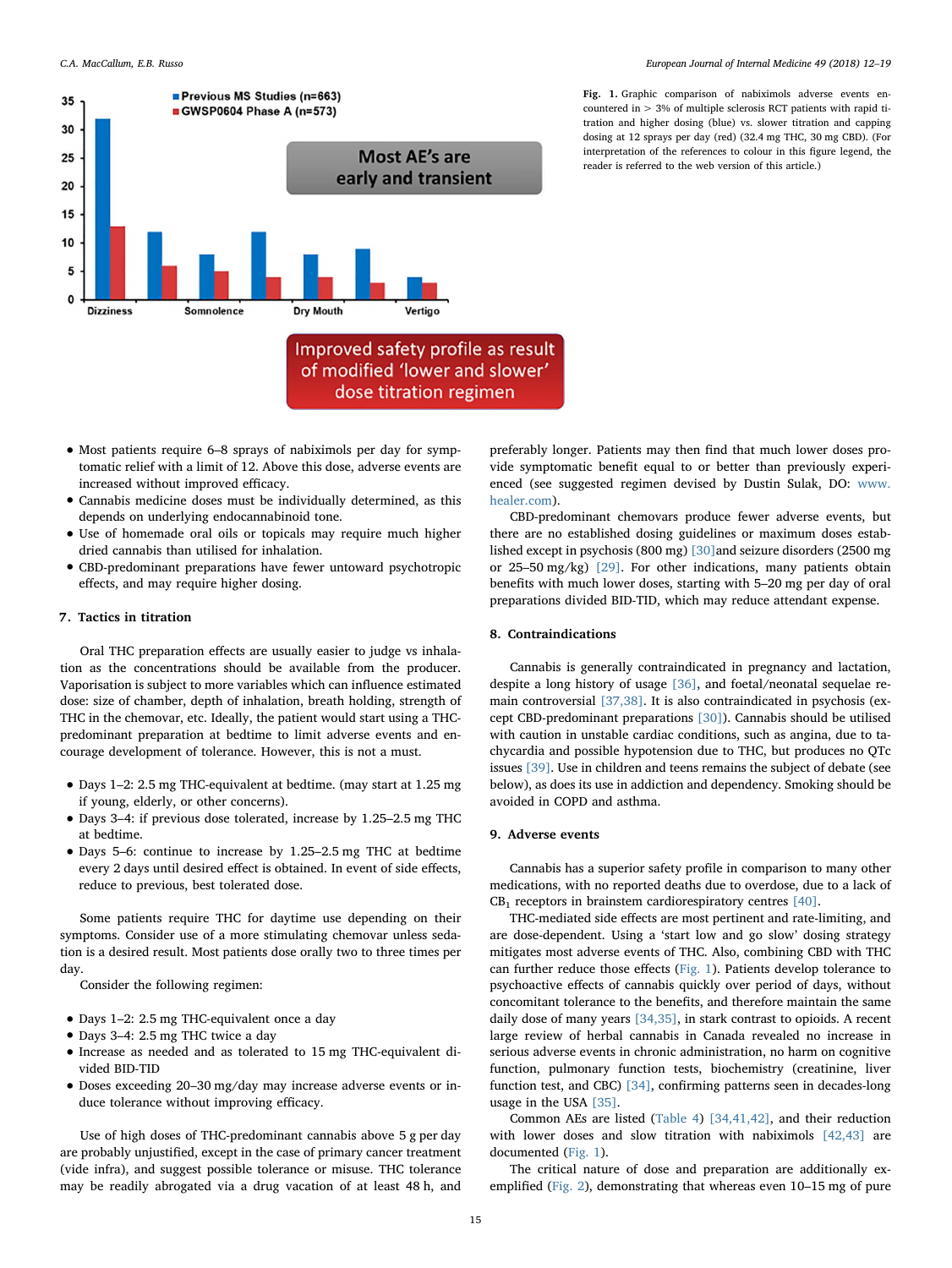#### <span id="page-4-0"></span>Table 4

Adverse events associated with cannabis-based medicines.

| Side effect                   | Most common | Common | Rare |
|-------------------------------|-------------|--------|------|
| Drowsiness/fatigue            |             |        |      |
| <b>Dizziness</b>              |             |        |      |
| Dry mouth                     |             |        |      |
| Cough, phlegm, bronchitis     |             |        |      |
| (Smoking only)                |             |        |      |
| Anxiety                       |             |        |      |
| Nausea                        |             |        |      |
| Cognitive effects             |             |        |      |
| Euphoria                      |             |        |      |
| <b>Blurred</b> vision         |             |        |      |
| Headache                      |             |        |      |
| Orthostatic hypotension       |             |        |      |
| Toxic psychosis/paranoia      |             |        |      |
| Depression                    |             |        |      |
| Ataxia/dyscoordination        |             |        |      |
| Tachycardia (after titration) |             |        |      |
| Cannabis hyperemesis          |             |        |      |
| Diarrhea                      |             |        |      |
|                               |             |        |      |

oral THC may induce toxic psychosis in the naïve or susceptible individual [\[44\]](#page-6-31), such reactions were only identified in 4 of 260 exposures to high dose nabiximols for a Phase I RCT containing 48.6 mg of THC by virtue of its CBD and terpenoid profile [\[39\].](#page-6-27) Extrapolation of data in [Figs. 1 and 2](#page-3-0) suggest that other Type II oral preparations may produce similar results with slow titration.

## 10. Drug interactions

Most drug interactions are associated with concurrent use of other CNS depressants with cannabis. Clinically, significant drug interactions have proven rare [\[7\],](#page-6-5) and there is no drug that cannot be used with cannabis, if necessary. THC is oxidised by (CYP) 2C9, 2C19, and 3A4. Therefore, serum levels may increase with inhibitors, or decrease with enzyme inducers. Pertinent drug interaction studies are few [\[45,46\]](#page-6-32). Existing studies have not demonstrated toxicity/ loss of effect of concomitant medications, but still theoretically possible [\[47\].](#page-6-33) One exception is high dose CBD with clobazam, wherein high levels of a sedating metabolite, N-desmethyl clobazam will require a dose reduction for that drug [\[29\]](#page-6-24).

#### 11. Monitoring

Depending on the patient, they may need to be seen in follow up every 1–6 months depending on several factors such as; their familiarity with cannabis, comorbid medical conditions, ability to adhere to treatment plan instructions and keep an inventory of cannabis efficacy on individual symptoms/conditions. This should involve appropriate

<span id="page-4-1"></span>

monitoring for efficacy (consider changing dosage routes, dose, and/or plant varieties if needed), side effects of THC, review of concomitant medication changes, and when it is appropriate to initiate a gentle drug taper to minimise withdrawal symptoms, which are rarely problematic in medicinal cannabis patients [\[48](#page-6-34)–50]. Finally, consider implementing validated questionnaires and quality of life assessments to allow for documentation of objective measures to capture improvement in symptoms and function.

### 12. Special cases

## 12.1. Epilepsy

Cannabis has a long traditional use in treatment of seizures [\[51\],](#page-6-35) but has frequently been contraindicated in that context in RCTs due to the observed association of THC with proconvulsant effects in rodents at high doses. In contrast, CBD displays only anticonvulsant properties and as Epidiolex® cannabis extract, has been proven safe and effective in a variety of intractable epilepsies, such as Dravet and Lennox-Gastaut syndromes in both observational settings [\[52\]](#page-6-36) and Phase III clinical trials [\[29\]](#page-6-24). Regulatory approval in the USA is expected in 2018. CBD in the latter settings has often required very high doses, as much as 2500 mg/d., whereas some clinicians have claimed similar efficacy at much lower doses when CBD is utilised in preparations containing concomitant low dose THC, THCA and even the anticonvulsant terpenoid, linalool [\[18\]](#page-6-16).

## 12.2. Cancer

The anti-emetic effects of THC in association with cancer chemotherapy have long been known and a synthetic form was approved for such use in the USA in 1985. Benefits as a palliative for sleep [\[53\]](#page-6-37), and particularly for opioid-resistant cancer pain have also been demonstrated in two Phase II clinical trials of nabiximols [\[54,55\]](#page-6-38), but unfortunately were not proven definitively in subsequent Phase III studies. Cancer pain remains an indication in Canada under a Notice of Compliance with conditions.

Cannabis has also been an historical primary treatment for cancer [\[2\],](#page-6-39) with extensive basic science documentation of its cytotoxic effects with cytopreservative effects on normal cells. Initial trials and case reports support the acute need for more formal investigation [\[56](#page-6-40)–59]. Thousands of patients worldwide are pursuing such treatment, most often without benefit of appropriate medical monitoring. Both basic science [\[60,61\]](#page-7-0) and anecdotal clinical reports suggest that cannabisbased treatment is most effective in conjunction with conventional approaches, whether chemotherapy or radiation. High doses (up to 1000 mg/d), preferably of mixed phytocannabinoids (as in cannabis extracts), for up to 3 months may be required to eradicate some malignancies, but emphasis is required that this approach remains

> Fig. 2. Graphical comparison of threshold dosing of THC vs. nabiximols producing toxic psychosis.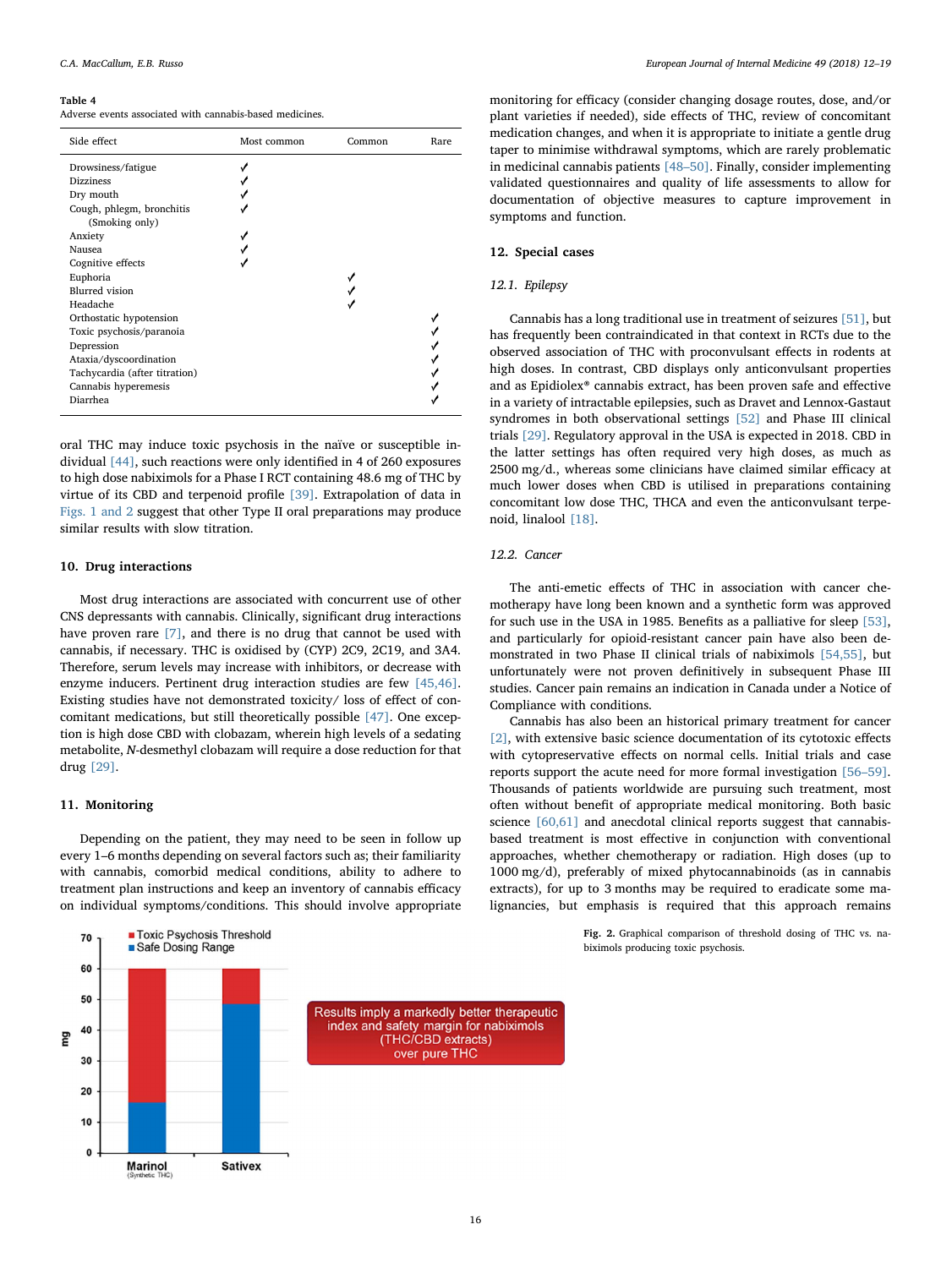anecdotal without benefit of large published RCTs. High doses of THCcontaining preparations require slow titration over 2 weeks to induce tolerance to psychoactive sequelae. There is some anecdotal evidence supporting use of acid cannabinoids in much lower doses, and CBDA may improve the pharmacokinetics of CBD [\[47\].](#page-6-33) Prolonged maintenance of cannabis therapy, at some lower dosage may be similarly required to prevent recurrences. It should be borne in mind that 'cure' of cancer can only be claimed after a 5-year interval without evidence of tumour. Further objective evidence is needed to support adjunctive cannabis-based medicine treatment of cancer.

## 12.3. Pain

Cannabis treatment has not generally been useful in relation to treatment of acute pain [\[62\]](#page-7-1). In contrast, both THC and CBD-predominant cannabis preparations have proven safe and effective in numerous RCTs of chronic non-cancer pain, whether somatic or neuropathic, peripheral or central (reviewed [\[22\]\)](#page-6-22) and examination in national programs, as in Canada [\[34\]](#page-6-21).

## 12.4. The elderly

Whereas vigilance toward adverse events, particularly attributable to polypharmacy are necessary in the elderly patient, monitoring of adverse events with nabiximols reveal no specific increased susceptibility to problems in this age group [\[42\].](#page-6-30) THC has been used to advantage to treat agitation in dementia [\[32\]](#page-6-41), and the neuroprotective effects of it and CBD portend to offer possible advantages in this, and related pathologies [\[63\]](#page-7-2). Slow titration is required to avoid AEs, including falls and orthostatic hypotension.

## 12.5. Parkinson disease

 $CB<sub>1</sub>$  receptors are densely expressed in the basal ganglia, and cannabis has shown variable efficacy in various clinical studies [\[64\]](#page-7-3). Additional investigation is required, however, to establish the optimal composition of components. Anecdotal surveys suggest that acid cannabinoids given orally over prolonged intervals (3 months) may be necessary to achieve clinical improvement [\[65\]](#page-7-4). Slow titration is required.

#### 12.6. Paediatrics

Use of cannabis as medicine in children remains another forbidden territory [\[1\],](#page-6-0) but as in any other context, the relative risks and benefits must be weighed. Recent review has supported efficacy in nausea secondary to chemotherapy and in seizures [\[66\].](#page-7-5) It should be stated emphatically that there is a world of difference scientifically and ethically between judicious administration of low doses of cannabinoids for therapeutic purposes as compared to chronic use of high-dose THC for recreational purposes by teenagers. Even synthetic THC has been used to advantage in children with severe static encephalopathies with spasticity and seizures in Germany where warranted [\[67,68\]](#page-7-6). Historical data [\[1\]](#page-6-0) and modern experience in treatment of nausea secondary to chemotherapy [\[69\]](#page-7-7) support the fact that children under the age of 10 are remarkably resistant to psychoactive sequelae of THC, and are able to tolerate doses, when necessary, that might be more problematic in the adult patient.

In those at risk, younger age of first cannabis use is associated with earlier onset of schizophrenia and bipolar disorder and worse outcomes [\[70,71\].](#page-7-8) CBD-predominant preparations, and even THCA, may be a useful therapy for children (or adults) with severe developmental/selfharm, schizophrenia, seizures, brain tumors, refractory or rare diseases. In these conditions, CBD (with low or no THC) may be more efficacious with fewer AEs than traditional therapies. (i.e., opioids, antiepileptic etc). Risks and benefits need to be considered.

#### 12.7. Opioid and other addictions

Nineteenth century observations of the use of cannabis with opioids [\[72,73\]](#page-7-9) attested to its additive analgesic benefits, reduction of adverse events and even benefit to withdrawal symptoms. This has been supported by basic science investigation [\[74\],](#page-7-10) and a variety of observational studies [75–[77\]](#page-7-11) and epidemiological evidence of decreased opioid overdose mortality in US states with medical cannabis access [\[78\]](#page-7-12), as well as lowered costs for analgesics including opioids in such states in the Medicare (elderly) [\[79\]](#page-7-13) and Medicaid (low-income) [\[80\]](#page-7-14) populations. An intriguing finding from a long-term safety study of nabiximols in survivors of a Phase IIA trial of cancer pain non-responsive to optimised opioids showed no increase in cannabis dosing requirements over ensuing months, without the expected escalation of opioid requirements with continued disease progression and eventual demise [\[81\].](#page-7-15) Studies do not report an increase in opioid serum levels when used with cannabis [\[82\]](#page-7-16).

#### 12.8. Driving and safety sensitive occupations

It is important to include evaluation of social and occupational history during a medical cannabis consultation. This may include determining if a patient works outside the home, has a safety sensitive occupation, drives a motor vehicle, engages in childcare, etc. A reasonable and conservative cannabis regimen for this patient population would be CBD-predominant preparations during working hours, and THC-predominant ones after work or before sleeping.

Patients should not drive or utilise power tools or heavy equipment until accustomed to the effects of the medicine [\[7\].](#page-6-5) It is recommended that driving should be avoided for 4 h after inhaled cannabis use, 6 h after ingested cannabis use, or 8 h if euphoria was experienced. If a patient feels impaired, regardless of cause, they should not be driving or working safety sensitive jobs.

In clinical practice we have observed that medical cannabis patients, using daily, appropriate low doses of THC develop tolerance and experience minimal if any impairment, as has been documented for multiple sclerosis patients [\[83\].](#page-7-17) There are no serum assays that enable measurement of impairment due to THC accurately. Urine toxicology tests metabolites of THC which merely indicate THC ingestion sometime in the past two to three weeks. The authors believe a combination of neurocognitive testing, along with physical examination or performance specific activities to capture reaction time, coordination, balance, decision making et al. will prove more valuable in comparison to bodily fluid THC levels.

## 12.9. Standard of care

The authors believe that the standard of care for cannabis is no different than that for any speciality in the practice of medicine. The requirements are: examination of prior medical records whenever available, a comprehensive history and physical, a thorough discussion of the pros and cons of cannabis, plans for appropriate follow-up care, proper documentation of the consultation, and appropriate communication with other care-givers.

## 13. Conclusions

As cannabis-based medicines return to mainstream usage, it is essential that clinicians gain a greater understanding of their pharmacology, dosing and administration to maximise therapeutic potential and minimise associated problems. With standardised modern products, and educated caregivers, these are worthy and attainable goals.

## AcknowledgementsFunding

This study did not receive any specific grant from funding agencies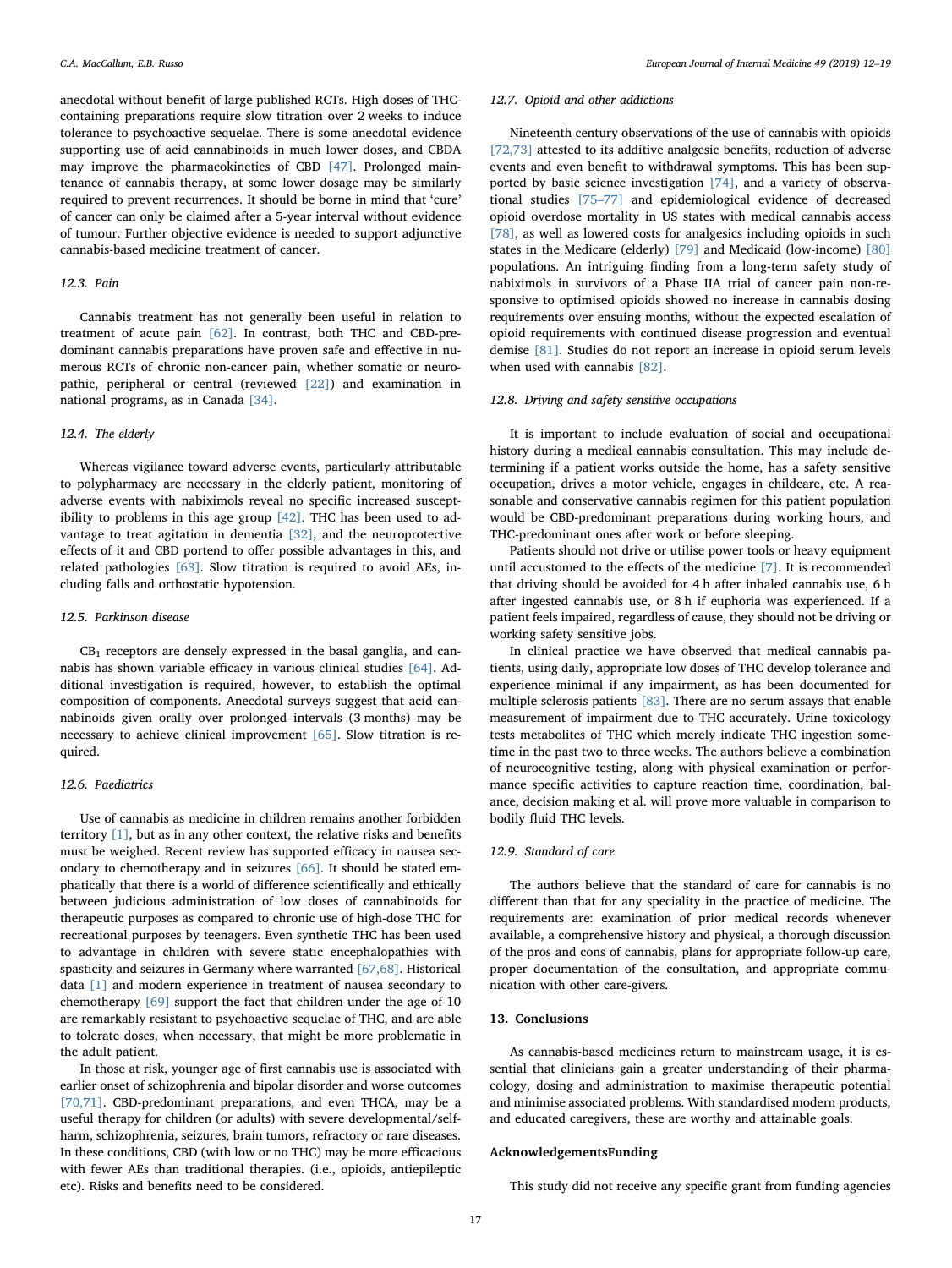in the public, commercial, or not-for-profit sectors.

#### References

- <span id="page-6-0"></span>[1] [Russo EB. The pharmacological history of Cannabis. In: Pertwee R, editor.](http://refhub.elsevier.com/S0953-6205(18)30004-9/rf0005) [Handbook of cannabinoids. Oxford, United Kingdom: Oxford University Press;](http://refhub.elsevier.com/S0953-6205(18)30004-9/rf0005) [2014. p. 23](http://refhub.elsevier.com/S0953-6205(18)30004-9/rf0005)–43.
- <span id="page-6-39"></span>[2] [Russo EB. History of cannabis and its preparations in saga, science and sobriquet.](http://refhub.elsevier.com/S0953-6205(18)30004-9/rf0010) [Chem Biodivers 2007;4:2624](http://refhub.elsevier.com/S0953-6205(18)30004-9/rf0010)–48.
- <span id="page-6-1"></span>[3] [Pacher P, Batkai S, Kunos G. The endocannabinoid system as an emerging target of](http://refhub.elsevier.com/S0953-6205(18)30004-9/rf0015) [pharmacotherapy. Pharmacol Rev 2006;58:389](http://refhub.elsevier.com/S0953-6205(18)30004-9/rf0015)–462.
- <span id="page-6-2"></span>[4] Evanoff [AB, Quan T, Dufault C, Awad M, Bierut LJ. Physicians-in-training are not](http://refhub.elsevier.com/S0953-6205(18)30004-9/rf0020) [prepared to prescribe medical marijuana. Drug Alcohol Depend 2017;180:151](http://refhub.elsevier.com/S0953-6205(18)30004-9/rf0020)–5.
- <span id="page-6-3"></span>[5] [Frieden TR. Evidence for health decision making - beyond randomized, controlled](http://refhub.elsevier.com/S0953-6205(18)30004-9/rf0025) [trials. N Engl J Med 2017;377:465](http://refhub.elsevier.com/S0953-6205(18)30004-9/rf0025)–75.
- <span id="page-6-4"></span>[6] [Upton R, Craker L, ElSohly M, Romm A, Russo E, Sexton M. Cannabis in](http://refhub.elsevier.com/S0953-6205(18)30004-9/rf0030)florescence: Cannabis [spp.: standards of identity, analysis and quality control. American Herbal](http://refhub.elsevier.com/S0953-6205(18)30004-9/rf0030) [Pharmacopoeia: Scotts Valley, CA, USA; 2013.](http://refhub.elsevier.com/S0953-6205(18)30004-9/rf0030)
- <span id="page-6-5"></span>[7] [Russo EB. Current therapeutic cannabis controversies and clinical trial design issues.](http://refhub.elsevier.com/S0953-6205(18)30004-9/rf0035) [Front Pharmacol 2016;7:309.](http://refhub.elsevier.com/S0953-6205(18)30004-9/rf0035)
- <span id="page-6-6"></span>[8] [Russo EB, Marcu J. Cannabis pharmacology: the usual suspects and a few promising](http://refhub.elsevier.com/S0953-6205(18)30004-9/rf0040) [leads. Adv Pharmacol 2017;80:71](http://refhub.elsevier.com/S0953-6205(18)30004-9/rf0040)–138.
- <span id="page-6-7"></span>[9] [Di Marzo V, Melck D, Bisogno T, De Petrocellis L. Endocannabinoids: endogenous](http://refhub.elsevier.com/S0953-6205(18)30004-9/rf0045) [cannabinoid receptor ligands with neuromodulatory action. Trends Neurosci](http://refhub.elsevier.com/S0953-6205(18)30004-9/rf0045) [1998;21:521](http://refhub.elsevier.com/S0953-6205(18)30004-9/rf0045)–8.
- <span id="page-6-8"></span>[10] [Laprairie RB, Bagher AM, Kelly ME, Denovan-Wright EM. Cannabidiol is a negative](http://refhub.elsevier.com/S0953-6205(18)30004-9/rf0050) [allosteric modulator of the cannabinoid CB1 receptor. Br J Pharmacol](http://refhub.elsevier.com/S0953-6205(18)30004-9/rf0050) [2015;172:4790](http://refhub.elsevier.com/S0953-6205(18)30004-9/rf0050)–805.
- <span id="page-6-9"></span>[11] [Russo EB. Taming THC: potential cannabis synergy and phytocannabinoid-terpe](http://refhub.elsevier.com/S0953-6205(18)30004-9/rf0055)noid entourage eff[ects. Br J Pharmacol 2011;163:1344](http://refhub.elsevier.com/S0953-6205(18)30004-9/rf0055)–64.
- <span id="page-6-10"></span>[12] Lewis MA, Russo EB, Smith KM. Pharmacological foundations of Cannabis chemovars: no "strain", no gain. Planta Med 2017. [http://dx.doi.org/10.1055/s-0043-](http://dx.doi.org/10.1055/s-0043-122240) 122240. [in press, PubMed: [https://www.ncbi.nlm.nih.gov/pubmed/?term=Russo](http://dx.doi.org/10.1055/s-0043-122240) [+Lewis+chemovars\].](https://www.ncbi.nlm.nih.gov/pubmed/?term=Russo+ewishemovars)
- <span id="page-6-11"></span>[13] [Potter DJ, Clark P, Brown MB. Potency of delta 9-THC and other cannabinoids in](http://refhub.elsevier.com/S0953-6205(18)30004-9/rf0065) [cannabis in England in 2005: implications for psychoactivity and pharmacology. J](http://refhub.elsevier.com/S0953-6205(18)30004-9/rf0065) [Forensic Sci 2008;53:90](http://refhub.elsevier.com/S0953-6205(18)30004-9/rf0065)–4.
- <span id="page-6-12"></span>[14] [Mehmedic Z, Chandra S, Slade D, Denham H, Foster S, Patel AS, et al. Potency](http://refhub.elsevier.com/S0953-6205(18)30004-9/rf0070) [trends of delta\(9\)-THC and other cannabinoids in con](http://refhub.elsevier.com/S0953-6205(18)30004-9/rf0070)fiscated cannabis preparations [from 1993 to 2008. J Forensic Sci 2010;55\(5\):1209](http://refhub.elsevier.com/S0953-6205(18)30004-9/rf0070)–17.
- <span id="page-6-13"></span>[15] Verhoeckx [KC, Korthout HA, van Meeteren-Kreikamp AP, Ehlert KA, Wang M, van](http://refhub.elsevier.com/S0953-6205(18)30004-9/rf0075) der Greef J, et al. Unheated Cannabis sativa [extracts and its major compound THC](http://refhub.elsevier.com/S0953-6205(18)30004-9/rf0075)[acid have potential immuno-modulating properties not mediated by CB1 and CB2](http://refhub.elsevier.com/S0953-6205(18)30004-9/rf0075) [receptor coupled pathways. Int Immunopharmacol 2006;6:656](http://refhub.elsevier.com/S0953-6205(18)30004-9/rf0075)–65.
- <span id="page-6-14"></span>[16] Rock EM, Sticht MA, Parker LA. Eff[ects of phytocannabinoids on nausea and vo](http://refhub.elsevier.com/S0953-6205(18)30004-9/rf0080)[miting. In: Pertwee RG, editor. Handbook of cannabis. Oxford, UK: Oxford](http://refhub.elsevier.com/S0953-6205(18)30004-9/rf0080) [University Press; 2014. p. 435](http://refhub.elsevier.com/S0953-6205(18)30004-9/rf0080)–54.
- <span id="page-6-15"></span>[17] [Nadal X, Del Rio C, Casano S, Palomares B, Ferreiro-Vera C, Navarrete C, et al.](http://refhub.elsevier.com/S0953-6205(18)30004-9/rf0085) [Tetrahydrocannabinolic acid is a potent PPARgamma agonist with neuroprotective](http://refhub.elsevier.com/S0953-6205(18)30004-9/rf0085) [activity. Br J Pharmacol 2017;174\(23\):4263](http://refhub.elsevier.com/S0953-6205(18)30004-9/rf0085)–76.
- <span id="page-6-16"></span>[18] [Sulak D, Saneto R, Goldstein B. The current status of artisanal Cannabis for the](http://refhub.elsevier.com/S0953-6205(18)30004-9/rf0090) [treatment of epilepsy in the United States. Epilepsy Behav 2017;70:328](http://refhub.elsevier.com/S0953-6205(18)30004-9/rf0090)–33.
- <span id="page-6-17"></span>[19] [Bolognini D, Rock EM, Cluny NL, Cascio MG, Limebeer CL, Duncan M, et al.](http://refhub.elsevier.com/S0953-6205(18)30004-9/rf0095) [Cannabidiolic acid prevents vomiting in](http://refhub.elsevier.com/S0953-6205(18)30004-9/rf0095) Suncus murinus and nausea-induced be[haviour in rats by enhancing 5-HT1A receptor activation. Br J Pharmacol](http://refhub.elsevier.com/S0953-6205(18)30004-9/rf0095) [2013;168:1456](http://refhub.elsevier.com/S0953-6205(18)30004-9/rf0095)–70.
- <span id="page-6-18"></span>[20] [Rock EM, Limebeer CL, Petrie GN, Williams LA, Mechoulam R, Parker LA. E](http://refhub.elsevier.com/S0953-6205(18)30004-9/rf0100)ffect of [prior foot shock stress and Delta9-tetrahydrocannabinol, cannabidiolic acid, and](http://refhub.elsevier.com/S0953-6205(18)30004-9/rf0100) [cannabidiol on anxiety-like responding in the light-dark emergence test in rats.](http://refhub.elsevier.com/S0953-6205(18)30004-9/rf0100) [Psychopharmacology \(Berl\) 2017;234:2207](http://refhub.elsevier.com/S0953-6205(18)30004-9/rf0100)–17.
- <span id="page-6-19"></span>[21] [Huestis MA. Human cannabinoid pharmacokinetics. Chem Biodivers](http://refhub.elsevier.com/S0953-6205(18)30004-9/rf0105) [2007;4:1770](http://refhub.elsevier.com/S0953-6205(18)30004-9/rf0105)–804.
- <span id="page-6-22"></span>[22] [Russo EB, Hohmann AG. Role of cannabinoids in pain management. In: Deer T,](http://refhub.elsevier.com/S0953-6205(18)30004-9/rf0110) [Gordin V, editors. Comprehensive treatment of chronic pain by medical, interven](http://refhub.elsevier.com/S0953-6205(18)30004-9/rf0110)[tional and behavioral approaches. New York: Springer; 2013. p. 181](http://refhub.elsevier.com/S0953-6205(18)30004-9/rf0110)–97.
- [23] Tashkin DP. Eff[ects of marijuana smoking on the lung. Ann Am Thorac Soc](http://refhub.elsevier.com/S0953-6205(18)30004-9/rf0115) [2013;10:239](http://refhub.elsevier.com/S0953-6205(18)30004-9/rf0115)–47.
- [24] [Abrams DI, Vizoso HP, Shade SB, Jay C, Kelly ME, Benowitz NL. Vaporization as a](http://refhub.elsevier.com/S0953-6205(18)30004-9/rf0120) [smokeless cannabis delivery system: a pilot study. Clin Pharmacol Ther](http://refhub.elsevier.com/S0953-6205(18)30004-9/rf0120) [2007;82:572](http://refhub.elsevier.com/S0953-6205(18)30004-9/rf0120)–8.
- [25] [Bloor RN, Wang TS, Spanel P, Smith D. Ammonia release from heated](http://refhub.elsevier.com/S0953-6205(18)30004-9/rf0125) 'street' [cannabis leaf and its potential toxic e](http://refhub.elsevier.com/S0953-6205(18)30004-9/rf0125)ffects on cannabis users. Addiction [2008;103:1671](http://refhub.elsevier.com/S0953-6205(18)30004-9/rf0125)–7.
- [26] Earleywine M, Smucker Barnwell S, Decreased respiratory symptoms in cannabis [users who vaporize. Harm Reduct J 2007;4:11.](http://refhub.elsevier.com/S0953-6205(18)30004-9/rf0130)
- [27] Lofl[in M, Earleywine MA. New method of cannabis ingestion: the dangers of dabs?](http://refhub.elsevier.com/S0953-6205(18)30004-9/rf0135) [Addict Behav 2014;39:1430](http://refhub.elsevier.com/S0953-6205(18)30004-9/rf0135)–3.
- <span id="page-6-20"></span>[28] National [Academies of Sciences Engineering and Medicine \(U.S.\). Committee on the](http://refhub.elsevier.com/S0953-6205(18)30004-9/rf0140) health eff[ects of marijuana: an evidence review and research agenda. The health](http://refhub.elsevier.com/S0953-6205(18)30004-9/rf0140) eff[ects of cannabis and cannabinoids: the current state of evidence and re](http://refhub.elsevier.com/S0953-6205(18)30004-9/rf0140)[commendations for research. Washington, DC: the National Academies Press; 2017.](http://refhub.elsevier.com/S0953-6205(18)30004-9/rf0140) [p. 1. \(online resource, xviii, 468 pages\).](http://refhub.elsevier.com/S0953-6205(18)30004-9/rf0140)
- <span id="page-6-24"></span>[29] [Devinsky O, Cross JH, Laux L, Marsh E, Miller I, Nabbout R, et al. Trial of canna](http://refhub.elsevier.com/S0953-6205(18)30004-9/rf0145)[bidiol for drug-resistant seizures in the Dravet syndrome. N Engl J Med](http://refhub.elsevier.com/S0953-6205(18)30004-9/rf0145) [2017;376:2011](http://refhub.elsevier.com/S0953-6205(18)30004-9/rf0145)–20.
- <span id="page-6-23"></span>[30] [Leweke FM, Piomelli D, Pahlisch F, Muhl D, Gerth CW, Hoyer C, et al. Cannabidiol](http://refhub.elsevier.com/S0953-6205(18)30004-9/rf0150) [enhances anandamide signaling and alleviates psychotic symptoms of schizo](http://refhub.elsevier.com/S0953-6205(18)30004-9/rf0150)[phrenia. Transl Psychiatry 2012;2:e94.](http://refhub.elsevier.com/S0953-6205(18)30004-9/rf0150)
- [31] [Hill MN, Bierer LM, Makotkine I, Golier JA, Galea S, McEwen BS, et al. Reductions](http://refhub.elsevier.com/S0953-6205(18)30004-9/rf0155) [in circulating endocannabinoid levels in individuals with post-traumatic stress](http://refhub.elsevier.com/S0953-6205(18)30004-9/rf0155) [disorder following exposure to the World Trade Center attacks.](http://refhub.elsevier.com/S0953-6205(18)30004-9/rf0155) [Psychoneuroendocrinology 2013;38:2952](http://refhub.elsevier.com/S0953-6205(18)30004-9/rf0155)–61.
- <span id="page-6-41"></span>[32] [Volicer L, Stelly M, Morris J, McLaughlin J, Volicer BJ. E](http://refhub.elsevier.com/S0953-6205(18)30004-9/rf0160)ffects of dronabinol on [anorexia and disturbed behavior in patients with Alzheimer's disease. Int J Geriatr](http://refhub.elsevier.com/S0953-6205(18)30004-9/rf0160) [Psychiatry 1997;12:913](http://refhub.elsevier.com/S0953-6205(18)30004-9/rf0160)–9.
- [33] [Bergamaschi MM, Queiroz RH, Chagas MH, de Oliveira DC, De Martinis BS,](http://refhub.elsevier.com/S0953-6205(18)30004-9/rf0165) [Kapczinski F, et al. Cannabidiol reduces the anxiety induced by simulated public](http://refhub.elsevier.com/S0953-6205(18)30004-9/rf0165) [speaking in treatment-naive social phobia patients. Neuropsychopharmacology](http://refhub.elsevier.com/S0953-6205(18)30004-9/rf0165) [2011;36:1219](http://refhub.elsevier.com/S0953-6205(18)30004-9/rf0165)–26.
- <span id="page-6-21"></span>[34] [Ware MA, Wang T, Shapiro S, Collet JP, team Cs. Cannabis for the management of](http://refhub.elsevier.com/S0953-6205(18)30004-9/rf0170) [pain: assessment of safety study \(COMPASS\). J Pain 2015;16:1233](http://refhub.elsevier.com/S0953-6205(18)30004-9/rf0170)–42.
- <span id="page-6-29"></span>[35] [Russo EB, Mathre ML, Byrne A, Velin R, Bach PJ, Sanchez-Ramos J, et al. Chronic](http://refhub.elsevier.com/S0953-6205(18)30004-9/rf0175) [cannabis use in the compassionate investigational new drug program: an ex](http://refhub.elsevier.com/S0953-6205(18)30004-9/rf0175)amination of benefits and adverse eff[ects of legal clinical cannabis. J Cannabis Ther](http://refhub.elsevier.com/S0953-6205(18)30004-9/rf0175) [2002;2:3](http://refhub.elsevier.com/S0953-6205(18)30004-9/rf0175)–57.
- <span id="page-6-25"></span>[36] [Russo E. Cannabis treatments in obstetrics and gynecology: a historical review. J](http://refhub.elsevier.com/S0953-6205(18)30004-9/rf0180) [Cannabis Ther 2002;2:5](http://refhub.elsevier.com/S0953-6205(18)30004-9/rf0180)–35.
- <span id="page-6-26"></span>[37] Grant KS, Petroff R, Isoherranen N, Stella N, Burbacher TM. Cannabis use during pregnancy: pharmacokinetics and effects on child development. Pharmacol Ther 2017. [http://dx.doi.org/10.1016/j.pharmthera.2017.08.014. \[in press\].](http://dx.doi.org/10.1016/j.pharmthera.2017.08.014)
- [38] [Conner SN, Bedell V, Lipsey K, Macones GA, Cahill AG, Tuuli MG. Maternal mar](http://refhub.elsevier.com/S0953-6205(18)30004-9/rf0190)[ijuana use and adverse neonatal outcomes: a systematic review and meta-analysis.](http://refhub.elsevier.com/S0953-6205(18)30004-9/rf0190) [Obstet Gynecol 2016;128:713](http://refhub.elsevier.com/S0953-6205(18)30004-9/rf0190)–23.
- <span id="page-6-27"></span>[39] [Sellers EM, Schoedel K, Bartlett C, Romach M, Russo EB, Stott CG, et al. A multiple](http://refhub.elsevier.com/S0953-6205(18)30004-9/rf0195)[dose, randomized, double-blind, placebo-controlled, parallel-group QT/QTc study](http://refhub.elsevier.com/S0953-6205(18)30004-9/rf0195) to evaluate the electrophysiologic eff[ects of THC/CBD spray. Clin Pharmacol Drug](http://refhub.elsevier.com/S0953-6205(18)30004-9/rf0195) [Dev 2013;2:285](http://refhub.elsevier.com/S0953-6205(18)30004-9/rf0195)–94.
- <span id="page-6-28"></span>[40] [Herkenham M, Lynn AB, Little MD, Johnson MR, Melvin LS, de Costa BR, et al.](http://refhub.elsevier.com/S0953-6205(18)30004-9/rf0200) [Cannabinoid receptor localization in brain. Proc Natl Acad Sci U S A](http://refhub.elsevier.com/S0953-6205(18)30004-9/rf0200) [1990;87:1932](http://refhub.elsevier.com/S0953-6205(18)30004-9/rf0200)–6.
- [41] Wang [T, Collet JP, Shapiro S, Ware MA. Adverse e](http://refhub.elsevier.com/S0953-6205(18)30004-9/rf0205)ffects of medical cannabinoids: a [systematic review. CMAJ 2008;178:1669](http://refhub.elsevier.com/S0953-6205(18)30004-9/rf0205)–78.
- <span id="page-6-30"></span>[42] [Russo EB, Etges T, Stott C, Wright S, Mohammed A, Robson P. Sativex safety pro](http://refhub.elsevier.com/S0953-6205(18)30004-9/rf0210)file [is improving over time. 21st Annual Symposium on the Cannabinoids. St. Charles,](http://refhub.elsevier.com/S0953-6205(18)30004-9/rf0210) [IL, USA: International Cannabinoid Research Society; 2011. p. GW1.](http://refhub.elsevier.com/S0953-6205(18)30004-9/rf0210)
- [43] Novotna A, Mares J, Ratcliff[e S, Novakova I, Vachova M, Zapletalova O, et al. A](http://refhub.elsevier.com/S0953-6205(18)30004-9/rf0215) [randomized, double-blind, placebo-controlled, parallel-group, enriched-design](http://refhub.elsevier.com/S0953-6205(18)30004-9/rf0215) [study of nabiximols\\* \(Sativex\(\(R\)\)\), as add-on therapy, in subjects with refractory](http://refhub.elsevier.com/S0953-6205(18)30004-9/rf0215) [spasticity caused by multiple sclerosis. Eur J Neurol 2011;18:1122](http://refhub.elsevier.com/S0953-6205(18)30004-9/rf0215)–31.
- <span id="page-6-31"></span>[44] [Favrat B, Menetrey A, Augsburger M, Rothuizen L, Appenzeller M, Buclin T, et al.](http://refhub.elsevier.com/S0953-6205(18)30004-9/rf0220) Two cases of "cannabis acute psychosis" [following the administration of oral can](http://refhub.elsevier.com/S0953-6205(18)30004-9/rf0220)[nabis. BMC Psychiatry 2005;5:17.](http://refhub.elsevier.com/S0953-6205(18)30004-9/rf0220)
- <span id="page-6-32"></span>[45] [Zendulka O, Dovrtelova G, Noskova K, Turjap M, Sulcova A, Hanus L, et al.](http://refhub.elsevier.com/S0953-6205(18)30004-9/rf0225) [Cannabinoids and cytochrome P450 interactions. Curr Drug Metab](http://refhub.elsevier.com/S0953-6205(18)30004-9/rf0225) [2016;17:206](http://refhub.elsevier.com/S0953-6205(18)30004-9/rf0225)–26.
- [46] [Stott C, White L, Wright S, Wilbraham D, Guy GA. Phase I, open-label, randomized,](http://refhub.elsevier.com/S0953-6205(18)30004-9/rf0230) [crossover study in three parallel groups to evaluate the e](http://refhub.elsevier.com/S0953-6205(18)30004-9/rf0230)ffect of rifampicin, keto[conazole, and omeprazole on the pharmacokinetics of THC/CBD oromucosal spray](http://refhub.elsevier.com/S0953-6205(18)30004-9/rf0230) [in healthy volunteers. 2. SpringerPlus; 2013. p. 236.](http://refhub.elsevier.com/S0953-6205(18)30004-9/rf0230)
- <span id="page-6-33"></span>[47] Ujvary I, Hanus L. Human metabolites of cannabidiol: a review on their formation [biological activity, and relevance in therapy. Cannabis Cannabinoid Res](http://refhub.elsevier.com/S0953-6205(18)30004-9/rf0235) [2016;1:90](http://refhub.elsevier.com/S0953-6205(18)30004-9/rf0235)–101.
- <span id="page-6-34"></span>[48] [Wade DT, Makela PM, House H, Bateman C, Robson PJ. Long-term use of a can](http://refhub.elsevier.com/S0953-6205(18)30004-9/rf0240)[nabis-based medicine in the treatment of spasticity and other symptoms in multiple](http://refhub.elsevier.com/S0953-6205(18)30004-9/rf0240) [sclerosis. Mult Scler 2006;12:639](http://refhub.elsevier.com/S0953-6205(18)30004-9/rf0240)–45.
- [49] Notcutt W, Langford R, Davies P, Ratcliff[e S, Potts R. A placebo-controlled, parallel](http://refhub.elsevier.com/S0953-6205(18)30004-9/rf0245)[group, randomized withdrawal study of subjects with symptoms of spasticity due to](http://refhub.elsevier.com/S0953-6205(18)30004-9/rf0245) [multiple sclerosis who are receiving long-term Sativex\(R\) \(nabiximols\). Mult Scler](http://refhub.elsevier.com/S0953-6205(18)30004-9/rf0245) [2012;18:219](http://refhub.elsevier.com/S0953-6205(18)30004-9/rf0245)–28.
- [50] [Serpell MG, Notcutt W, Collin C. Sativex long-term use: an open-label trial in pa](http://refhub.elsevier.com/S0953-6205(18)30004-9/rf0250)[tients with spasticity due to multiple sclerosis. J Neurol 2013;260:285](http://refhub.elsevier.com/S0953-6205(18)30004-9/rf0250)–95.
- <span id="page-6-35"></span>[51] [Russo EB. Cannabis and epilepsy: an ancient treatment returns to the fore. Epilepsy](http://refhub.elsevier.com/S0953-6205(18)30004-9/rf0255) [Behav 2017;70:292](http://refhub.elsevier.com/S0953-6205(18)30004-9/rf0255)–7.
- <span id="page-6-36"></span>[52] [Devinsky O, Marsh E, Friedman D, Thiele E, Laux L, Sullivan J, et al. Cannabidiol in](http://refhub.elsevier.com/S0953-6205(18)30004-9/rf0260) [patients with treatment-resistant epilepsy: an open-label interventional trial. Lancet](http://refhub.elsevier.com/S0953-6205(18)30004-9/rf0260) [Neurol 2016;15:270](http://refhub.elsevier.com/S0953-6205(18)30004-9/rf0260)–8.
- <span id="page-6-37"></span>[53] [Russo EB, Guy GW, Robson PJ. Cannabis, pain, and sleep: lessons from therapeutic](http://refhub.elsevier.com/S0953-6205(18)30004-9/rf0265) [clinical trials of Sativex, a cannabis-based medicine. Chem Biodivers](http://refhub.elsevier.com/S0953-6205(18)30004-9/rf0265) [2007;4:1729](http://refhub.elsevier.com/S0953-6205(18)30004-9/rf0265)–43.
- <span id="page-6-38"></span>[54] Johnson [JR, Burnell-Nugent M, Lossignol D, Ganae-Motan ED, Potts R, Fallon MT.](http://refhub.elsevier.com/S0953-6205(18)30004-9/rf0270) [Multicenter, double-blind, randomized, placebo-controlled, parallel-group study of](http://refhub.elsevier.com/S0953-6205(18)30004-9/rf0270) the effi[cacy, safety, and tolerability of THC:CBD extract and THC extract in patients](http://refhub.elsevier.com/S0953-6205(18)30004-9/rf0270) [with intractable cancer-related pain. J Pain Symptom Manage 2010;39:167](http://refhub.elsevier.com/S0953-6205(18)30004-9/rf0270)–79.
- [55] [Portenoy RK, Ganae-Motan ED, Allende S, Yanagihara R, Shaiova L, Weinstein S,](http://refhub.elsevier.com/S0953-6205(18)30004-9/rf0275) [et al. Nabiximols for opioid-treated cancer patients with poorly-controlled chronic](http://refhub.elsevier.com/S0953-6205(18)30004-9/rf0275) [pain: a randomized, placebo-controlled, graded-dose trial. J Pain 2012;13:438](http://refhub.elsevier.com/S0953-6205(18)30004-9/rf0275)–49.
- <span id="page-6-40"></span>[56] [Guzman M, Duarte MJ, Blazquez C, Ravina J, Rosa MC, Galve-Roperh I, et al. A](http://refhub.elsevier.com/S0953-6205(18)30004-9/rf0280) [pilot clinical study of delta\(9\)-tetrahydrocannabinol in patients with recurrent](http://refhub.elsevier.com/S0953-6205(18)30004-9/rf0280) [glioblastoma multiforme. Br J Cancer 2006;95:197](http://refhub.elsevier.com/S0953-6205(18)30004-9/rf0280)–203.
- [57] [Foroughi M, Hendson G, Sargent MA, Steinbok P. Spontaneous regression of septum](http://refhub.elsevier.com/S0953-6205(18)30004-9/rf0285) [pellucidum/forniceal pilocytic astrocytomas](http://refhub.elsevier.com/S0953-6205(18)30004-9/rf0285)–possible role of Cannabis inhalation.